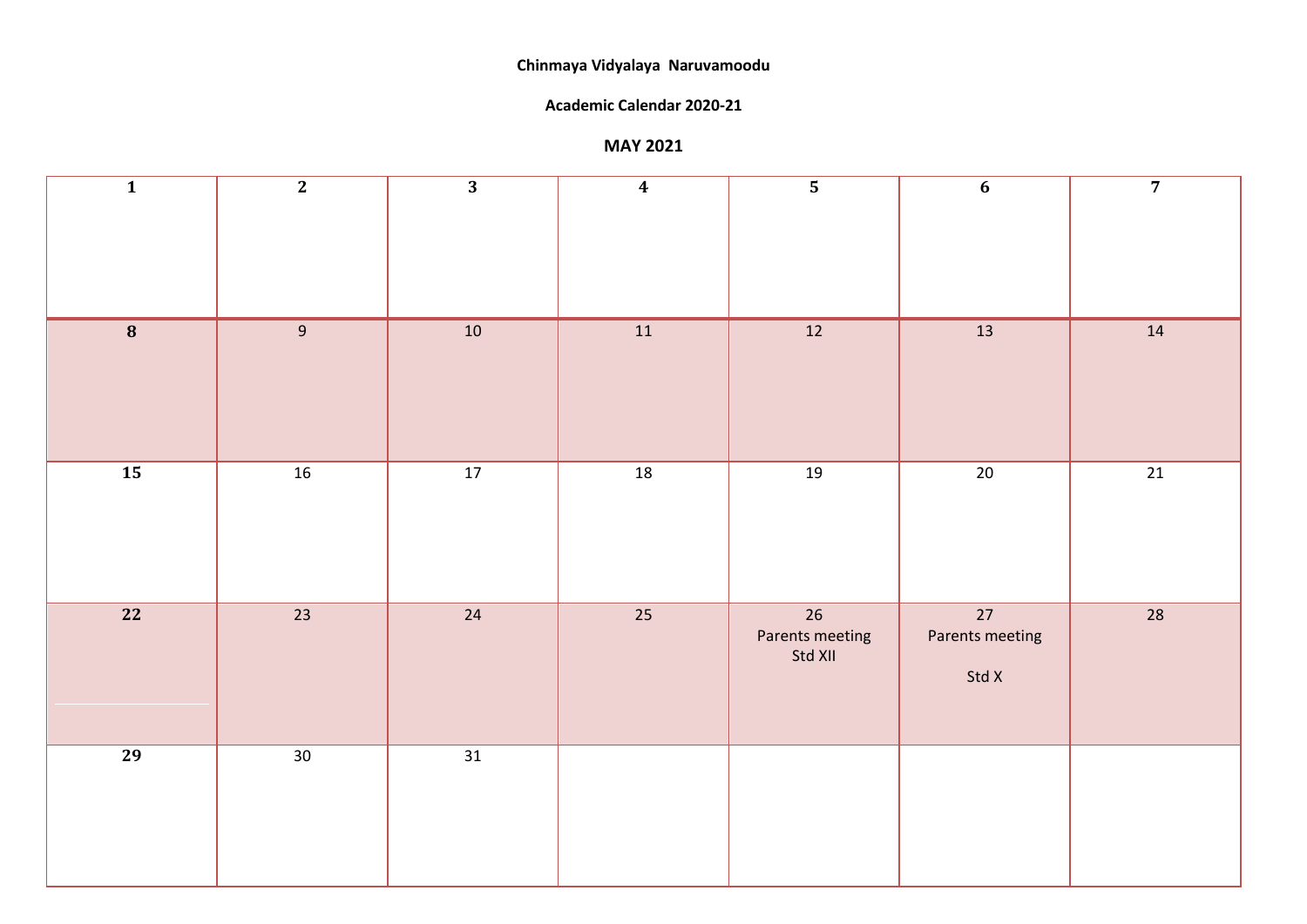## **JUNE 2021**

| Sunday           | <b>Monday</b>                         | Tuesday        | Wednesday        | Thursday                | Friday         | Saturday                          |
|------------------|---------------------------------------|----------------|------------------|-------------------------|----------------|-----------------------------------|
|                  |                                       |                |                  |                         |                |                                   |
|                  |                                       | $\mathbf{1}$   | $\overline{2}$   | $\overline{\mathbf{3}}$ | $\overline{4}$ | 5<br>World Environment<br>Day     |
| $\boldsymbol{6}$ | $\overline{7}$                        | $8\phantom{1}$ | $\boldsymbol{9}$ | ${\bf 10}$              | 11             | ${\bf 12}$                        |
| $\overline{13}$  | 14                                    | 15             | 16               | $17\,$                  | 18             | 19<br><b>National Reading Day</b> |
| $\overline{20}$  | $21\,$<br>. International Yoga<br>Day | $22$           | 23               | $24\,$                  | 25             | 26<br>Anti natcotics Day          |
| $\overline{27}$  | 28                                    | 29             | 30 <sup>°</sup>  |                         |                |                                   |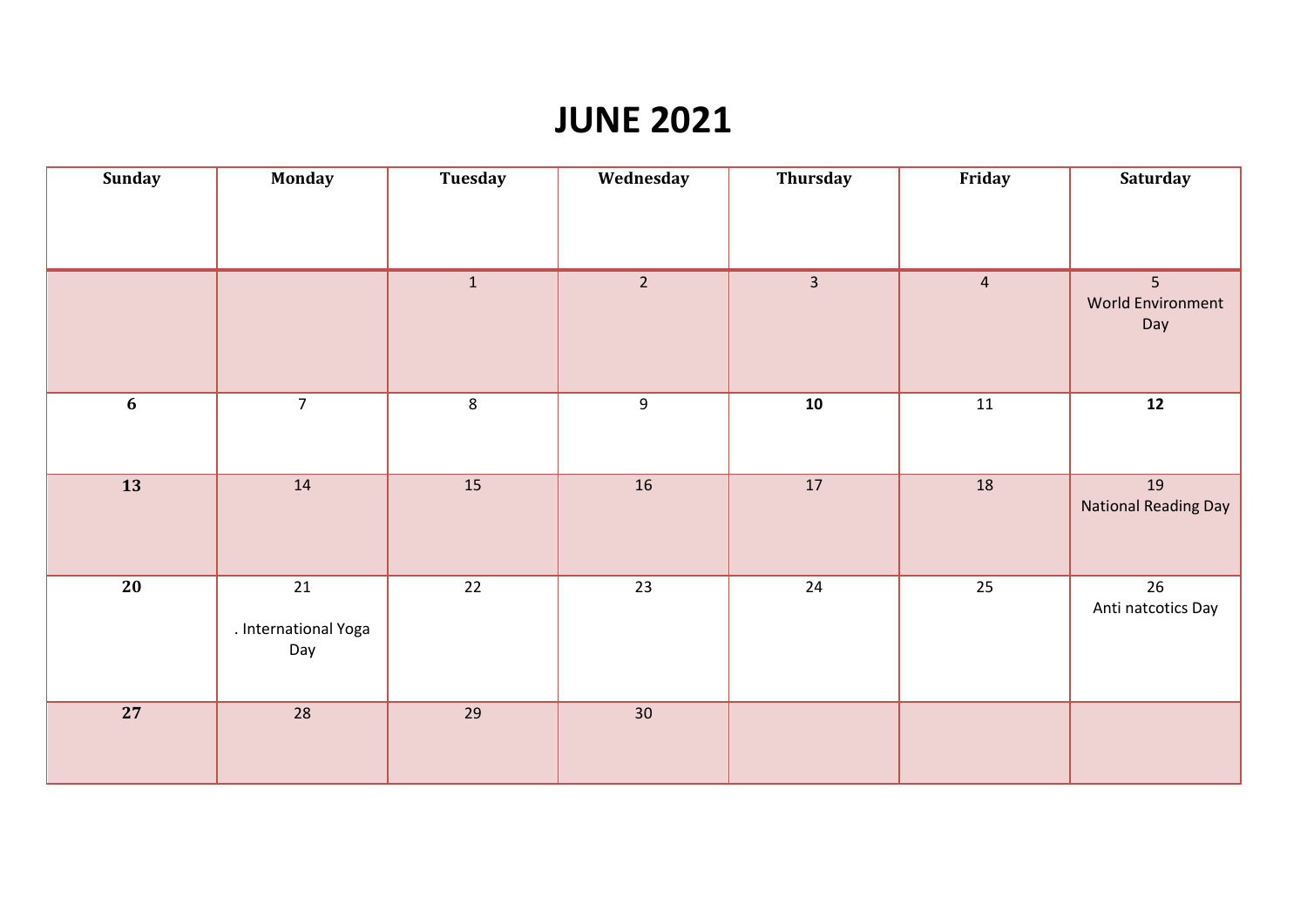# **JULY 2021**

| <b>Sunday</b>    | <b>Monday</b>                       | <b>Tuesday</b>                          | Wednesday       | Thursday                                    | Friday                     | <b>Saturday</b>                            |
|------------------|-------------------------------------|-----------------------------------------|-----------------|---------------------------------------------|----------------------------|--------------------------------------------|
|                  |                                     |                                         |                 |                                             |                            |                                            |
|                  |                                     |                                         |                 | $\mathbf{1}$                                | $\overline{2}$             | $\overline{\mathbf{3}}$                    |
| $\boldsymbol{4}$ | 5<br>Periodic Test<br>Std IX to XII | $6\phantom{.}6$                         | $\overline{7}$  | $8\phantom{1}$                              | $\boldsymbol{9}$           | 10                                         |
| 11               | 12                                  | 13                                      | 14              | 15<br><b>Periodic Test</b><br>Std 1 to VIII | 16                         | 17<br>Ramayana month<br>celebration begins |
| $\boxed{18}$     | 19                                  | $\overline{20}$<br>Eid-Ul-Adha (Bakrid) | $\overline{21}$ | $\overline{22}$                             | $\overline{23}$            | 24<br>Vyasa Poornima                       |
| 25               | 26                                  | 27                                      | 28              | $\overline{29}$<br><b>Literary Fest</b>     | 30<br><b>Cultural Fest</b> | 31                                         |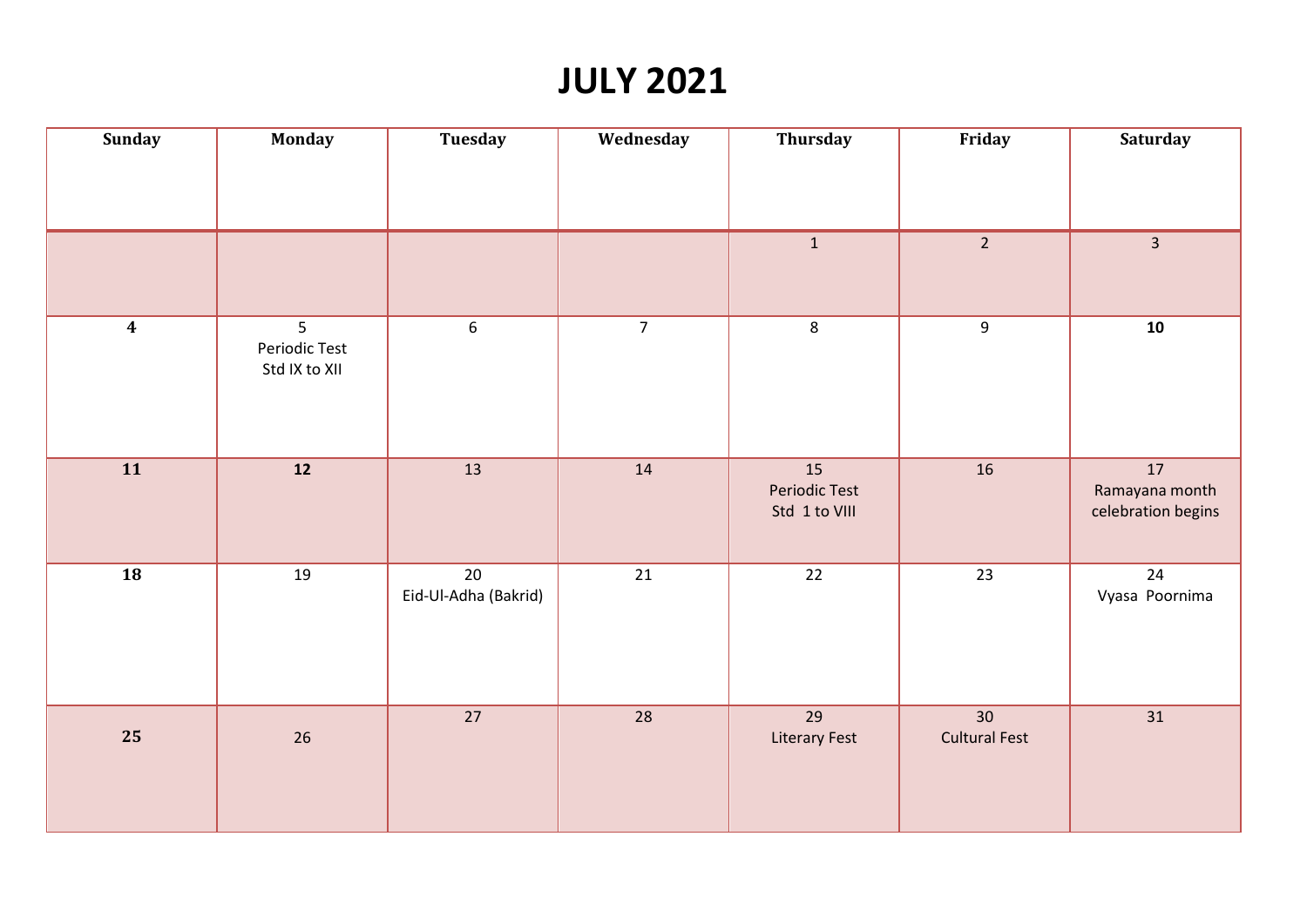# **AUGUST 2021**

| Sunday                         | <b>Monday</b>                                       | Tuesday                                      | Wednesday      | Thursday                             | Friday             | Saturday                 |  |
|--------------------------------|-----------------------------------------------------|----------------------------------------------|----------------|--------------------------------------|--------------------|--------------------------|--|
|                                |                                                     |                                              |                |                                      |                    |                          |  |
| 1                              | $\overline{2}$                                      | $\overline{3}$                               | $\overline{4}$ | 5 <sub>1</sub>                       | 6<br>Hiroshima Day | 7 <sup>1</sup>           |  |
| 8<br>Karkkidaka Vavu           | 9<br>Quit India Day                                 | $10\,$                                       | 11             | 12                                   | 13                 | 14                       |  |
| 15<br><b>Independence Day-</b> | 16                                                  | 17                                           | 18             | 19<br>Muharam<br>Onam Holidays begin | 20<br>First Onam   | 21<br>Thiruvonam         |  |
| 22<br><b>Third Onam</b>        | 23<br>Fourth Onam,<br>Sreenarayana Guru<br>Jayanthi | 24                                           | 25             | 26                                   | 27                 | 28<br>Ayyankali Jayanthi |  |
| 29                             | 30<br>. Sreekrishna Jayanthi                        | 31<br>School re opens after<br>Onam Holidays |                |                                      |                    |                          |  |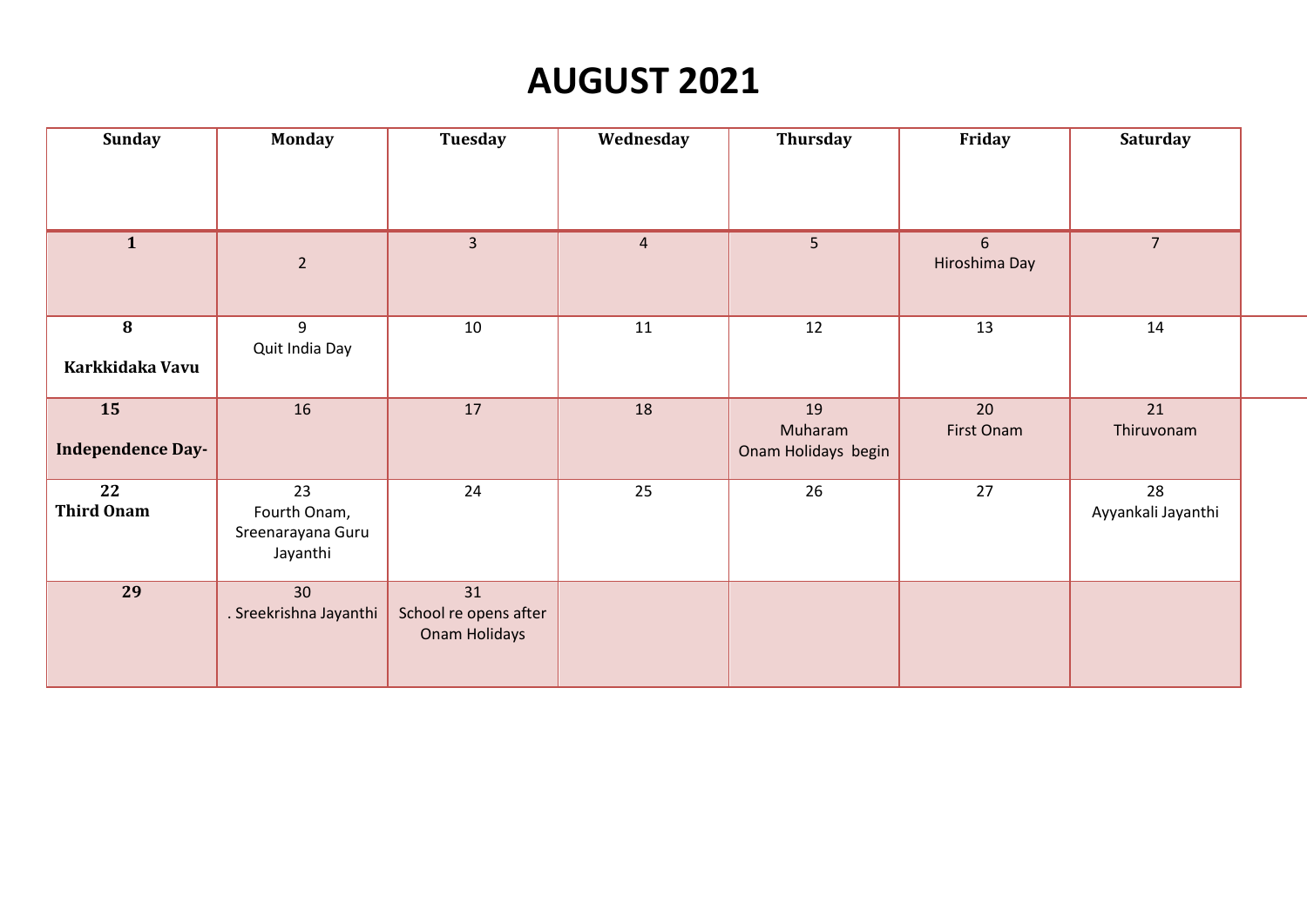# **SEPTEMBER 2021**

| Sunday                                     | <b>Monday</b>                      | <b>Tuesday</b>                     | Wednesday                                     | <b>Thursday</b> | Friday                          | <b>Saturday</b> |
|--------------------------------------------|------------------------------------|------------------------------------|-----------------------------------------------|-----------------|---------------------------------|-----------------|
|                                            |                                    |                                    |                                               |                 |                                 |                 |
|                                            |                                    |                                    | 1<br><b>National Nutrition</b><br>week begins | $\overline{2}$  | $\overline{\mathbf{3}}$         | $\overline{4}$  |
| $\overline{\mathbf{5}}$<br>. Teacher's Day | 6<br>Periodic Test<br>Std 1 to XII | $\overline{7}$                     | $8\phantom{1}$                                | $\overline{9}$  | $10\,$                          | 11              |
| 12                                         | 13                                 | 14<br>Hindi Diwas                  | 15                                            | 16<br>Ozone Day | 17                              | 18              |
| 19                                         | 20                                 | 21<br>Sreenarayana Guru<br>Samadhi | 22                                            | 23              | 24<br><b>Science Exhibition</b> | 25              |
| 26                                         | $\overline{27}$                    | 28                                 | 29                                            | 30 <sup>°</sup> |                                 |                 |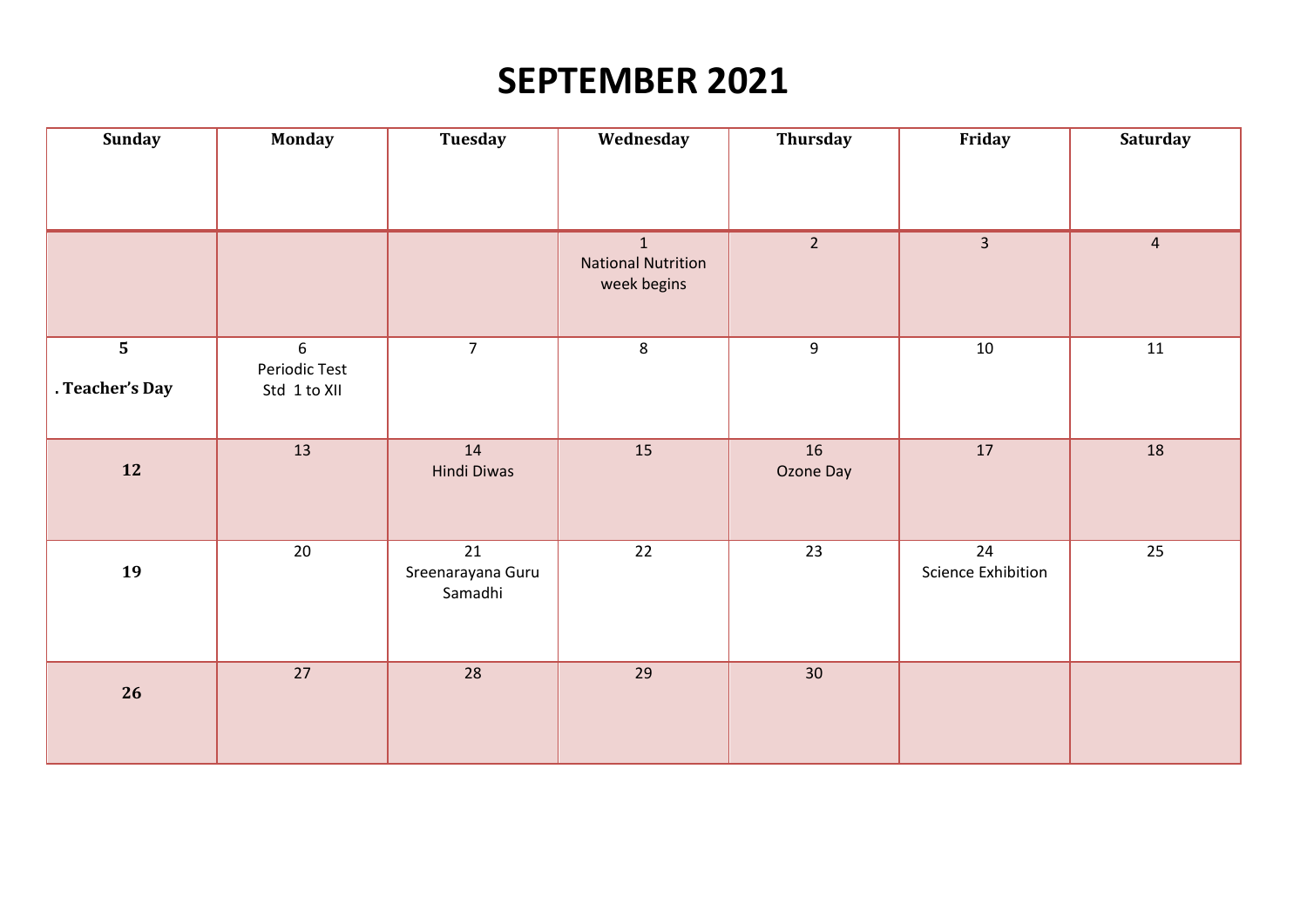# **OCTOBER 2021**

| <b>Sunday</b>                                        | <b>Monday</b>                            | Tuesday                             | Wednesday       | Thursday         | Friday             | <b>Saturday</b>                   |
|------------------------------------------------------|------------------------------------------|-------------------------------------|-----------------|------------------|--------------------|-----------------------------------|
|                                                      |                                          |                                     |                 |                  |                    |                                   |
|                                                      |                                          |                                     |                 |                  | $\mathbf{1}$       | $\overline{2}$<br>Gandhi Jayanthi |
| $\overline{\mathbf{3}}$<br><b>National Unity Day</b> | $\overline{\mathbf{4}}$                  | $\overline{5}$                      | $6\phantom{a}$  | $\overline{7}$   | $\,8\,$            | 9                                 |
| $\overline{10}$                                      | 11                                       | $\overline{12}$                     | $\overline{13}$ | 14<br>Mahanavami | 15<br>Vijayadasami | 16                                |
| ${\bf 17}$                                           | 18<br>I Term exam begins<br>Std I to XII | 19<br>Miladi Sherif (Nabi<br>dinam) | 20              | 21               | 22                 | 23                                |
| 24                                                   | $\overline{25}$                          | $\overline{26}$                     | $\overline{27}$ | $\overline{28}$  | $\overline{29}$    | $\overline{30}$                   |
| 31                                                   |                                          |                                     |                 |                  |                    |                                   |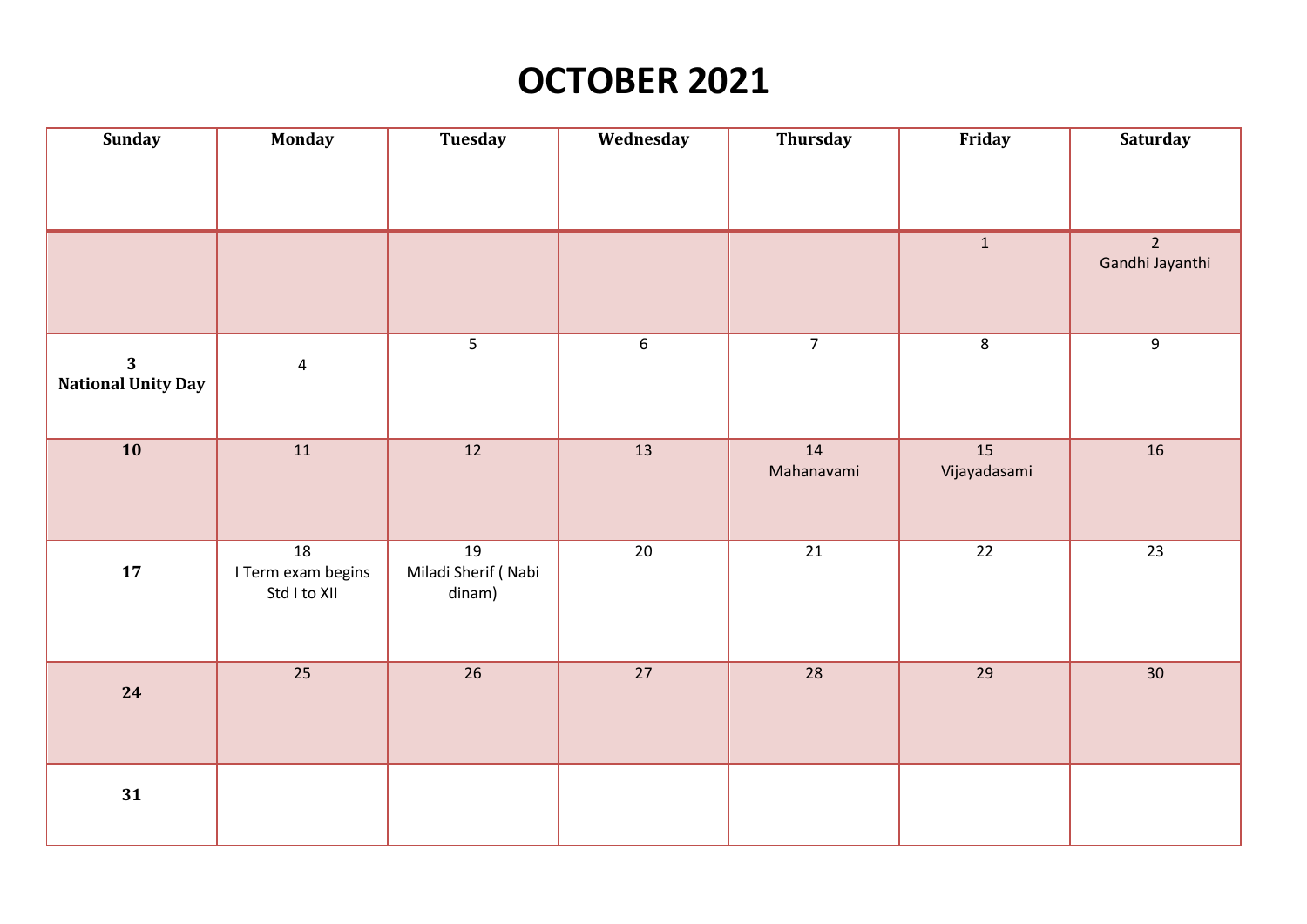# **NOVEMBER 2021**

| Sunday                      | <b>Monday</b>        | <b>Tuesday</b>                   | Wednesday                     | Thursday                    | Friday                                     | <b>Saturday</b> |
|-----------------------------|----------------------|----------------------------------|-------------------------------|-----------------------------|--------------------------------------------|-----------------|
|                             |                      |                                  |                               |                             |                                            |                 |
|                             | 1<br>.Keralappiravii | $\overline{2}$                   | $\overline{3}$                | $\overline{4}$<br>Deepavali | 5                                          | $6\phantom{.}6$ |
| $\overline{7}$              | 8                    | 9                                | 10<br>National<br>SciencemDay | 11                          | 12                                         | 13              |
| 14<br><b>Children's Day</b> | 15                   | 16                               | $\overline{17}$               | 18                          | 19                                         | $20\,$          |
| 21                          | $\overline{22}$      | $\overline{23}$<br>Fibonacci Day | $\overline{24}$               | $\overline{25}$             | $\overline{26}$<br><b>Constitution Day</b> | $\overline{27}$ |
| 28                          | 29                   | 30 <sup>°</sup>                  | 31                            |                             |                                            |                 |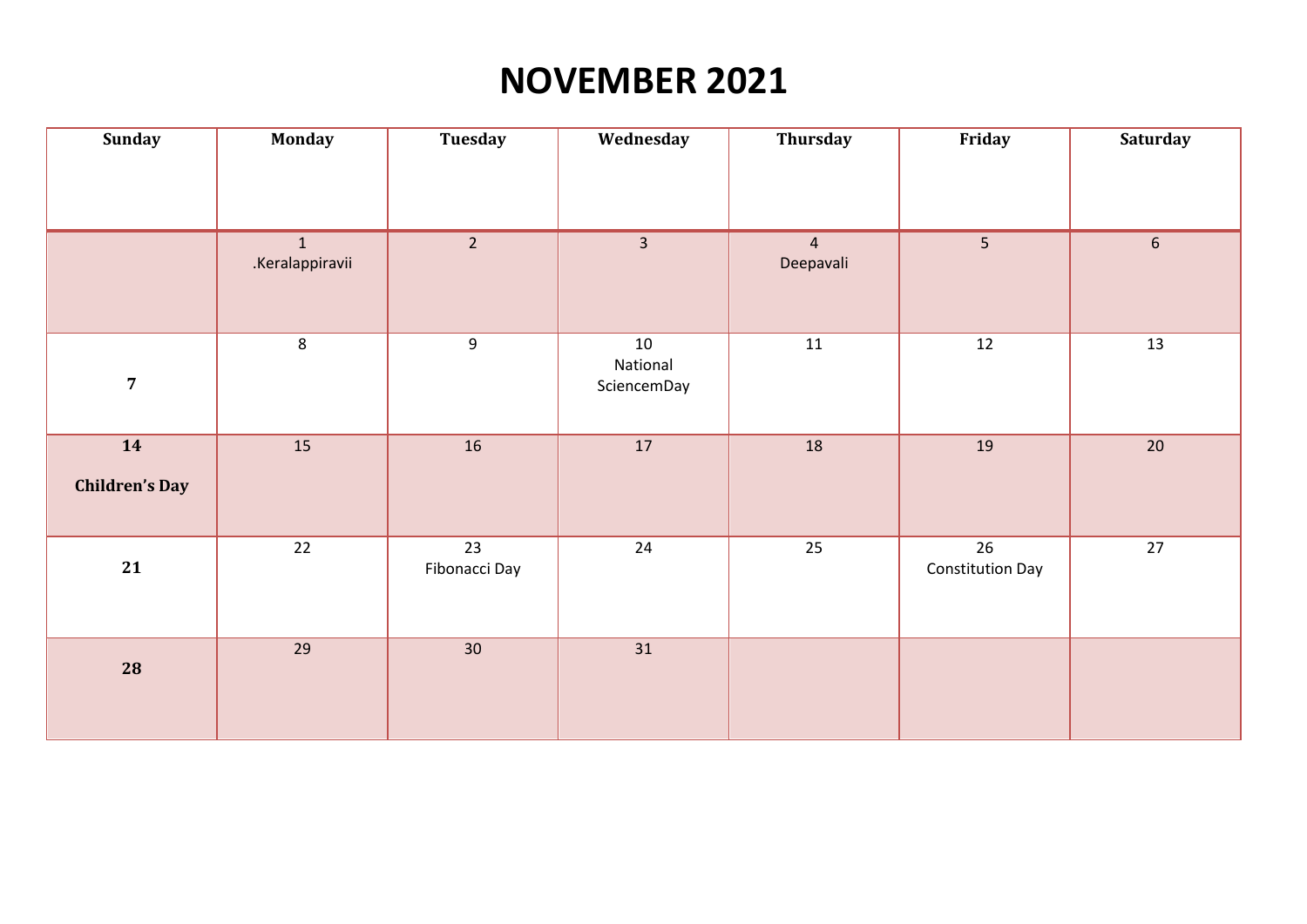# **DECEMBER 2021**

| <b>Sunday</b>          | <b>Monday</b>                                  | Tuesday          | Wednesday      | Thursday                          | Friday                                       | <b>Saturday</b> |
|------------------------|------------------------------------------------|------------------|----------------|-----------------------------------|----------------------------------------------|-----------------|
|                        |                                                |                  |                | $\mathbf{1}$                      | $\overline{2}$                               | $\overline{3}$  |
| $\boldsymbol{4}$       | 5 <sup>1</sup><br>Periodic Test<br>Std 110 XII | $\boldsymbol{6}$ | $\overline{7}$ | $8\phantom{1}$                    | 9                                            | 10              |
| 11                     | 12                                             | 13               | $14\,$         | 15                                | $16\,$                                       | 17              |
| 18                     | 19                                             | 20               | 21             | 22<br>National<br>Mathematics Day | 23<br>First Pre Bodard Exam<br>for Std X&XII | 24              |
| 25<br><b>Chirstmas</b> | 26                                             | 27               | 28             | 29                                | 30                                           | $31\,$          |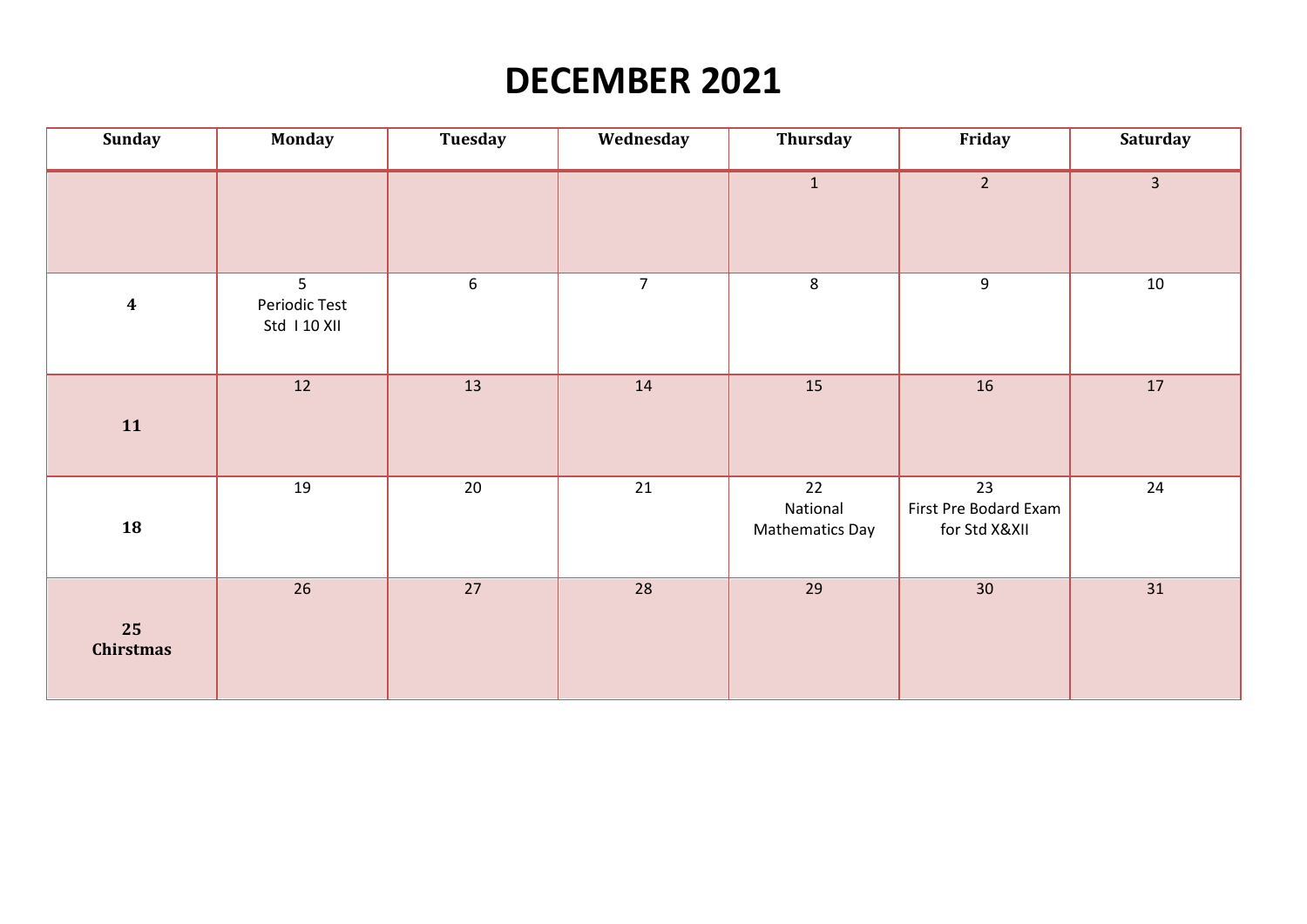# **JANUARY 2022**

| Sunday          | <b>Monday</b>                                            | Tuesday                 | Wednesday                                                                   | Thursday                        | Friday          | <b>Saturday</b> |
|-----------------|----------------------------------------------------------|-------------------------|-----------------------------------------------------------------------------|---------------------------------|-----------------|-----------------|
|                 |                                                          |                         |                                                                             |                                 |                 |                 |
|                 |                                                          |                         |                                                                             |                                 |                 |                 |
| $\overline{1}$  | $\overline{2}$                                           | $\overline{\mathbf{3}}$ | $\overline{4}$                                                              | 5                               | $\sqrt{6}$      | 7 <sup>7</sup>  |
| $\overline{8}$  | $\overline{9}$                                           | $10\,$                  | $\boxed{11}$                                                                | 12<br>Youth Day                 | $\frac{13}{13}$ | $14\,$          |
| $\overline{15}$ | $\overline{16}$                                          | $\overline{17}$         | $\overline{18}$                                                             | 19                              | $\overline{20}$ | $\overline{21}$ |
| $\overline{22}$ | $\overline{23}$<br>Periodic Test for Std 1<br>to IX & XI | $\overline{24}$         | $\overline{25}$<br>Model Exam For X&<br>$\pmb{\mathsf{X}}\pmb{\mathsf{II}}$ | $\overline{26}$<br>Republic Day | $\overline{27}$ | $\overline{28}$ |
| <b>29</b>       | $\overline{30}$                                          | $\overline{31}$         |                                                                             |                                 |                 |                 |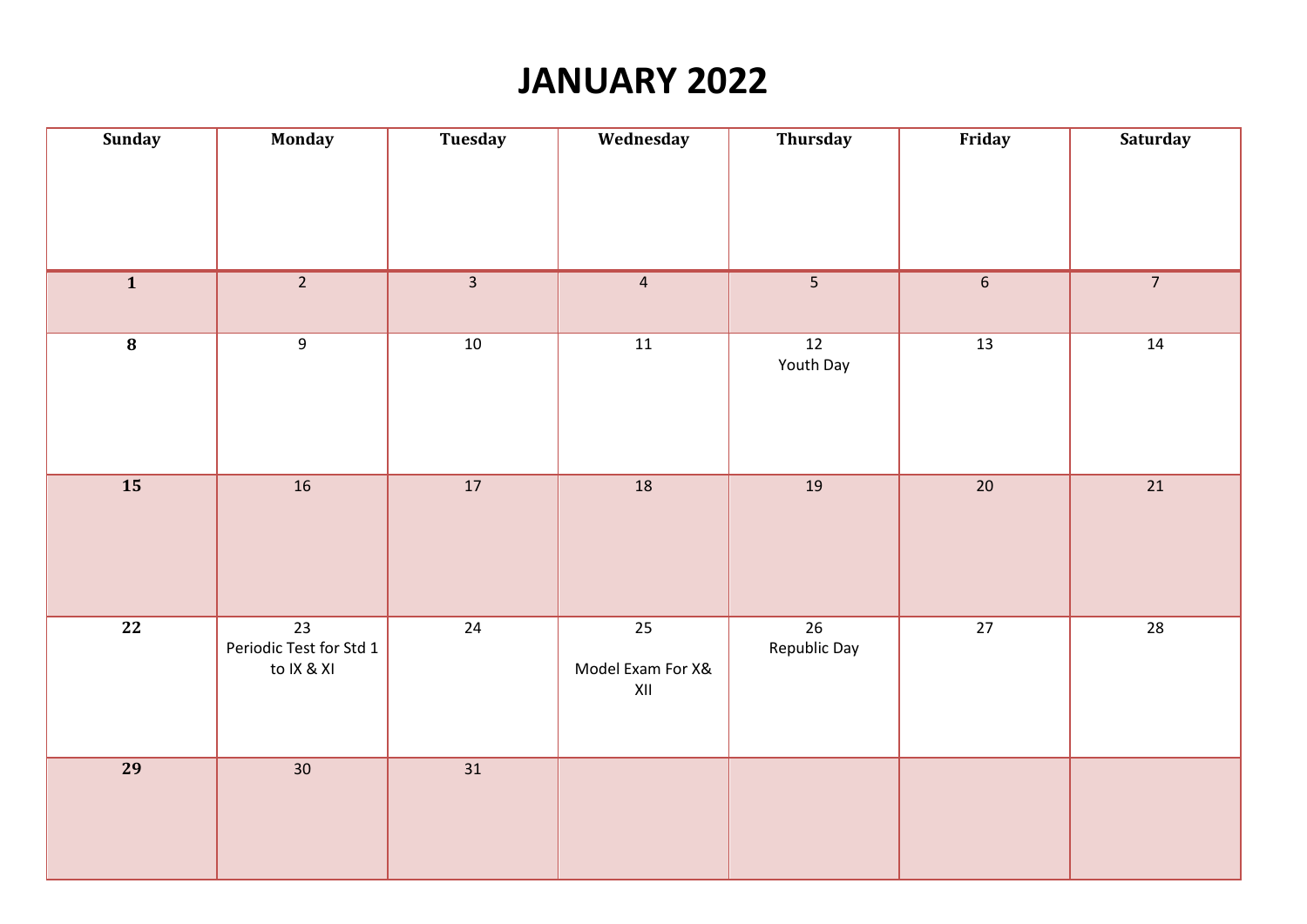# **FEBRUARY 2022**

| <b>Sunday</b>           | Monday                                | <b>Tuesday</b>                  | Wednesday       | Thursday        | Friday          | <b>Saturday</b> |
|-------------------------|---------------------------------------|---------------------------------|-----------------|-----------------|-----------------|-----------------|
|                         |                                       | $10\,$                          | 1               | $\overline{2}$  | $\overline{3}$  | $\overline{4}$  |
| $\overline{\mathbf{5}}$ | 6<br>Periodic Test<br>Std 1 to IX &XI | $\overline{7}$                  | $8\phantom{1}$  | $\overline{9}$  | $10\,$          | 11              |
| $\boxed{12}$            | 13                                    | 14                              | 15              | $16\,$          | 17              | 18              |
| 19                      | $\overline{20}$                       | $\overline{21}$                 | $\overline{22}$ | $\overline{23}$ | $\overline{24}$ | $\overline{25}$ |
| $\overline{26}$         | $\overline{27}$                       | $\overline{28}$<br>CV Raman Day |                 |                 |                 |                 |